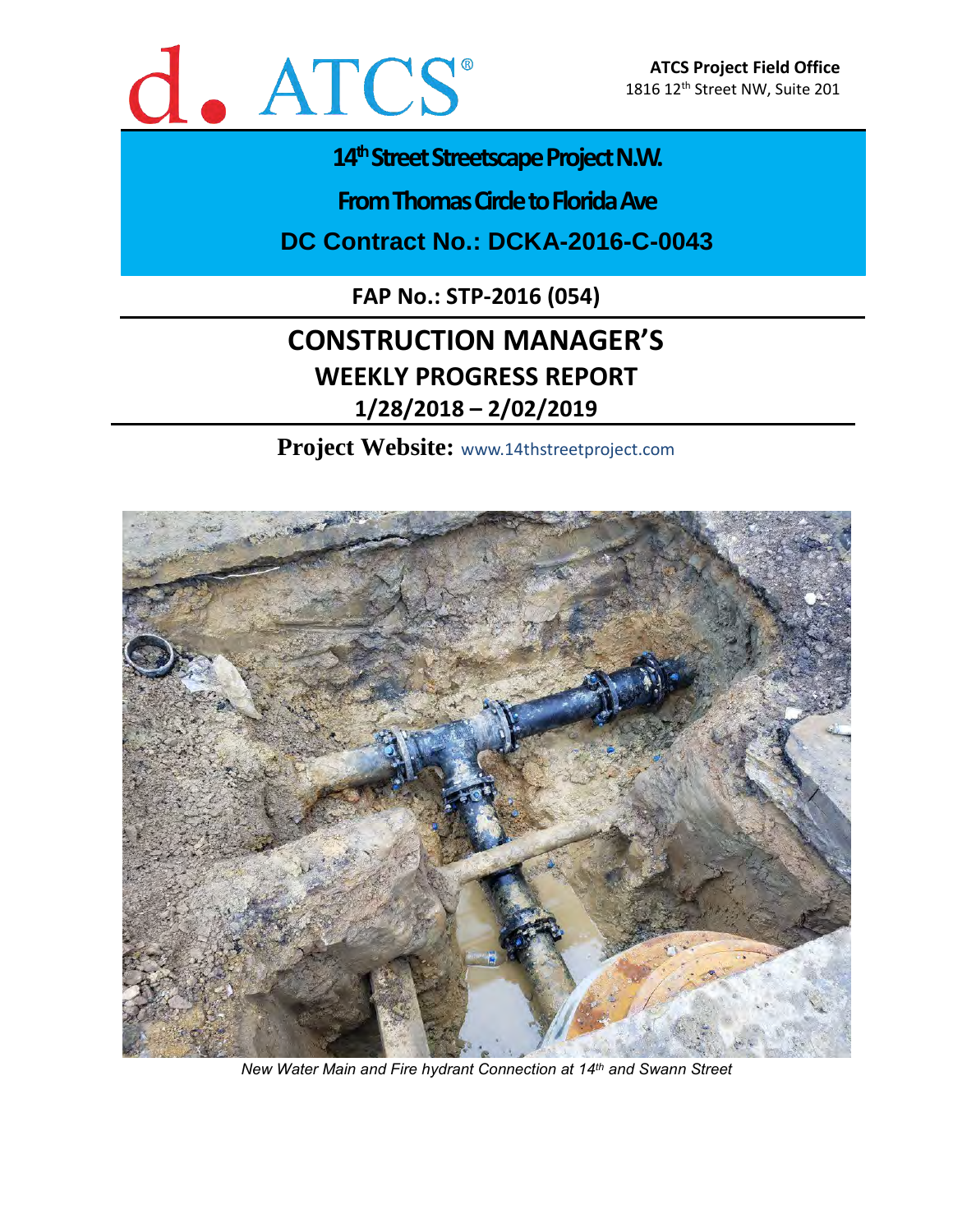

**WEEK ENDING 2/02/2019**

PAGE 2 of 7

### **1. EXECUTIVE SUMMARY**

#### **Project Description:**

The scope of the construction work includes the followings:

- The removal and disposal of existing roadway pavement, curb and gutter and sidewalks, milling of existing asphalt pavement to the extents shown on plans.
- The resurfacing of existing asphalt pavement using 2" Superpave AC surface on 14<sup>th</sup> Street between Thomas Circle and Florida Ave as shown in the plans.
- The replacement of all curbs and gutters with Granite Curbs, 12" Brick Gutter, Concrete Sidewalk, Wheelchair/Bicycle Ramps, and Cobble Stone LID Paver, Bioretention Planters as shown on the plans or as directed.
- The removal and transportation to storage yard of Existing Traffic Signals and Light Poles as shown on plans. Traffic signal relocation and equipment upgrading of Traffic Signals at all intersections of 14<sup>th</sup> Street within the project limit as shown on plans.
- Streetscaping throughout the 14<sup>th</sup> Street corridor as shown in the plans.
- The installation of traffic signing and permanent pavement markings.
- Upgrading of street lighting throughout the 14<sup>th</sup> Street corridor as shown in the plans.
- Construction and upgrading of single catch basin, double catch basin, and triple catch basin.
- Construction / Upgrading of new Watermains, Fire Hydrants
- Full Reconstruction of R Street.
- Installation of new Bus Islands and bus pads as shown on the plans and as directed.
- The installation and use of erosion and sediment control measures as required.
- Mobilization and demobilization, performance of field layout, provision and maintenance of engineer's field facilities, progress photographs, and the proper maintenance of vehicular and pedestrian traffic during construction, including provision of all required construction warning and detour signs and traffic control devices.

#### **Work by Others**

The PEPCO manhole replacement or vault adjustments activities will be done by others approved by PEPCO. The ATCS CM team will coordinate all these activities with the Contractor and PEPCO.

## **2. STATUS OF CONSTRUCTION / PROGRESS SUMMARY**

#### **Progress Summary:**

- 1. Omni onsite excavating and installing electrical conduits and manholes
- 2. Omni is excavating and installing Traffic Signal and Street Light Foundations
- 3. Omni excavating and installing Catch Basins and Sewer Manholes
- 4. Omni excavating and install new water main and Fire Hydrants for DC Water
- 5. Den installing PCC Sidewalk, Granite Curb, Brick Gutter, ADA Ramps
- 6. FMCC Electrical Installing Traffic Signal Poles, Transformer Bases, Traffic Control Cabinets, and Pendent Poles
- 7. FMCC onsite providing MOT for Subcontractors

#### **CM Community Outreach Activities**

- 1. Connected with retailers and property owners in project corridor to provide updates and address any questions or concerns.
- 2. Project Website is up and running. Responded to email questions that came through Project Website.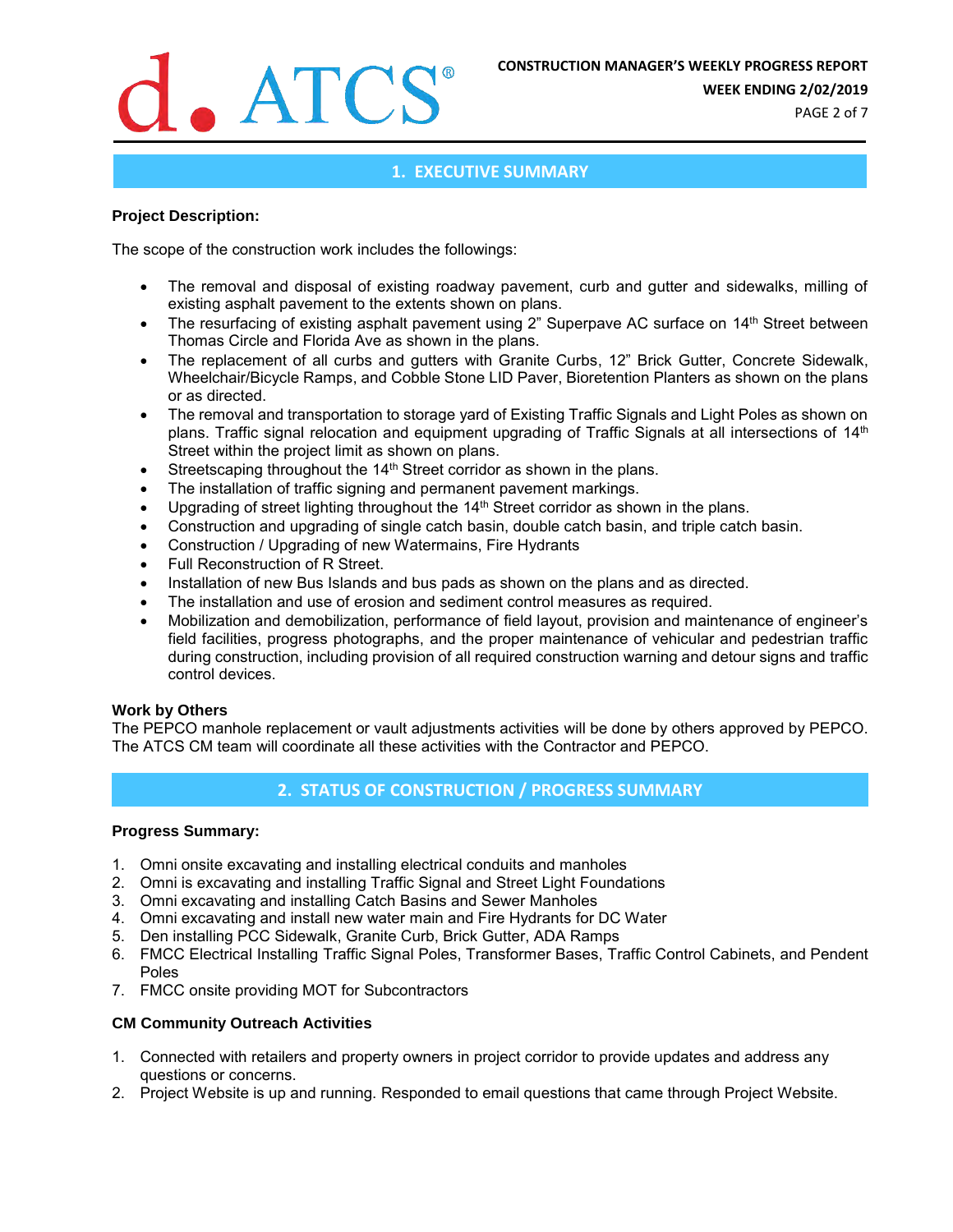

PAGE 3 of 7

## **3. ISSUES / ACTION ITEMS**

- Ongoing Issues / Items: Pepco working on conflicts (approx. 12) and to give CM a report on time frame for design and corrections.
- Clear Channel provide a cost for removal, request a detail breakdown of cost
- Action Items:
- New Issues / Items: None

### **4. MEETINGS / PROJECT COORDINATION**

Progress Meeting are schedule at the Field Office every Tuesday at 10:30am

#### **5. DAILY WORK PERFORMED**

#### **Monday 1/28/2019**

- 1. DEN worked at the SE Corner of 14<sup>th</sup> and Corcoran, and SE Corner of 14<sup>th</sup> and Q Street installing embankment and setting Granite Curb and placement of ADA Ramp at the bump outs.
- 2. Omni continue excavating and installing 2" and 4" PVC Conduit between EM03 to MH78
- 3. Omni excavated and installed a Catch Basin (CB-24) just south of T Street
- 4. FMCC was onsite providing MOT for these operations

#### **Tuesday 1/29/2019**

- 1. Omni excavated and installed a manhole at  $14<sup>th</sup>$  and T Street (MH78)
- 2. Omni replaced the frame and cover of EM03 at the SW corner of U Street
- 3. Omni connected the New Fire hydrant at Swann Street into the water main
- 4. FMCC Electrical installed three (3) Traffic Controller Cabinets on site (TC1, TC4, and TC17)
- 5. FMCC was onsite providing MOT for these operations

#### **Wednesday 1/30/2019**

- 1. Omni continue to install and encase PVC Conduit at 14th and T Street MH66 to MH68
- 2. Omni excavated and install a manhole (MH68)
- 3. Omni began building the brick combine sewer manhole (MH16) just south of T Street
- 4. FMCC was onsite providing MOT for these operations

#### **Thursday 1/31/2019**

1. Contractor did not work due to inclement weather

#### **Friday 2/01/2019**

1. Contractor did not work due to inclement weather

#### **Saturday 2/02/2019**

1. Omni excavated and install a new Catch Basin (CB-37) just south of W Street on the westside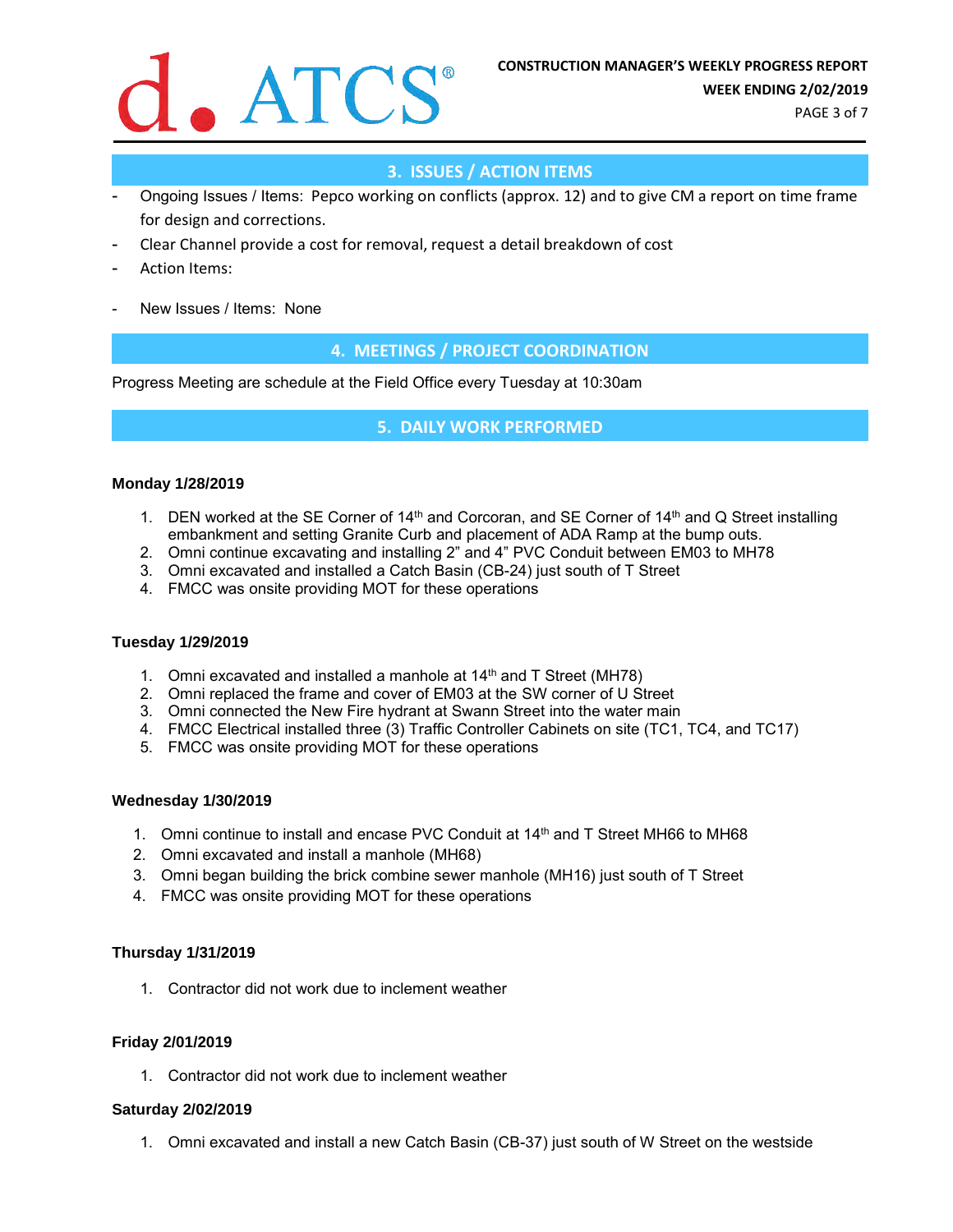

- 2. Omni continued with the excavation and installation of PVC Conduit between MH66 to MH68, MH68 to L86 on T Street
- 3. Omni continued to construct the Brick Combined Sewer Manhole (MH-16) south of T Street
- 4. FMCC was onsite providing MOT for these operations

#### **6. INSPECTION & MATERIAL TESTS PERFORMED**

None

## **7. RFI's / SUBMITTALS**

- Requests For Information:
	- o We have received 18 RFIs; 17 RFIs have been answered.
- Submittals:
- o We have received 72 Submittals; 71 Submittals have been Approved

**8. CHANGE ORDERS/TASK ORDERS**

 $\circ$  CM Task Order Modification submitted to DDOT for time extension was approved

**9. DBE or CBE PARTICIPATION SUMMARIES**

- ATCS CBE / DBE Activity: o Hayat Brown LLC.: Provided Office Engineering support for this project.
- ATCS CBE / DBE Activity
	- o Cube Root, Corp.: Providing an Electrical Inspector to support the project.
- Fort Myer Construction Corp. DBE Activity:
	- o Omni Excavators Inc.
	- o Den United LLC.

# **10. ACCIDENTS / INCIDENTS**

None

**11. PHOTOS OF WORK PERFORMED THIS PERIOD**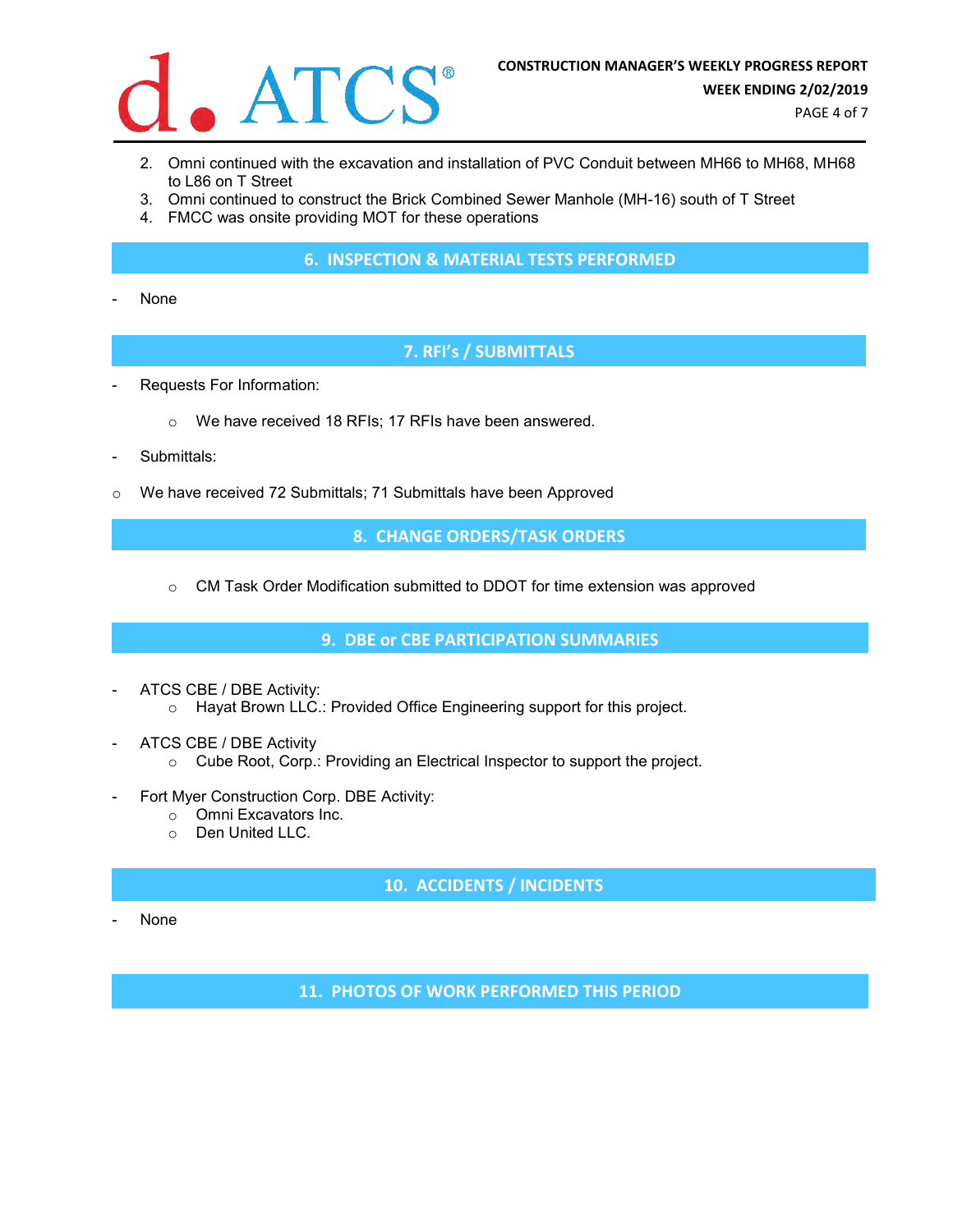# **CONSTRUCTION MANAGER'S WEEKLY PROGRESS REPORT**<br>WEEK ENDING 2/02/2019

**WEEK ENDING 2/02/2019**

PAGE 5 of 7



*Demo of existing PCC Bus Pad on the Eastside before Q Street*



*Installation of 4" PVC Conduit between MH66 to MH68 on T Street*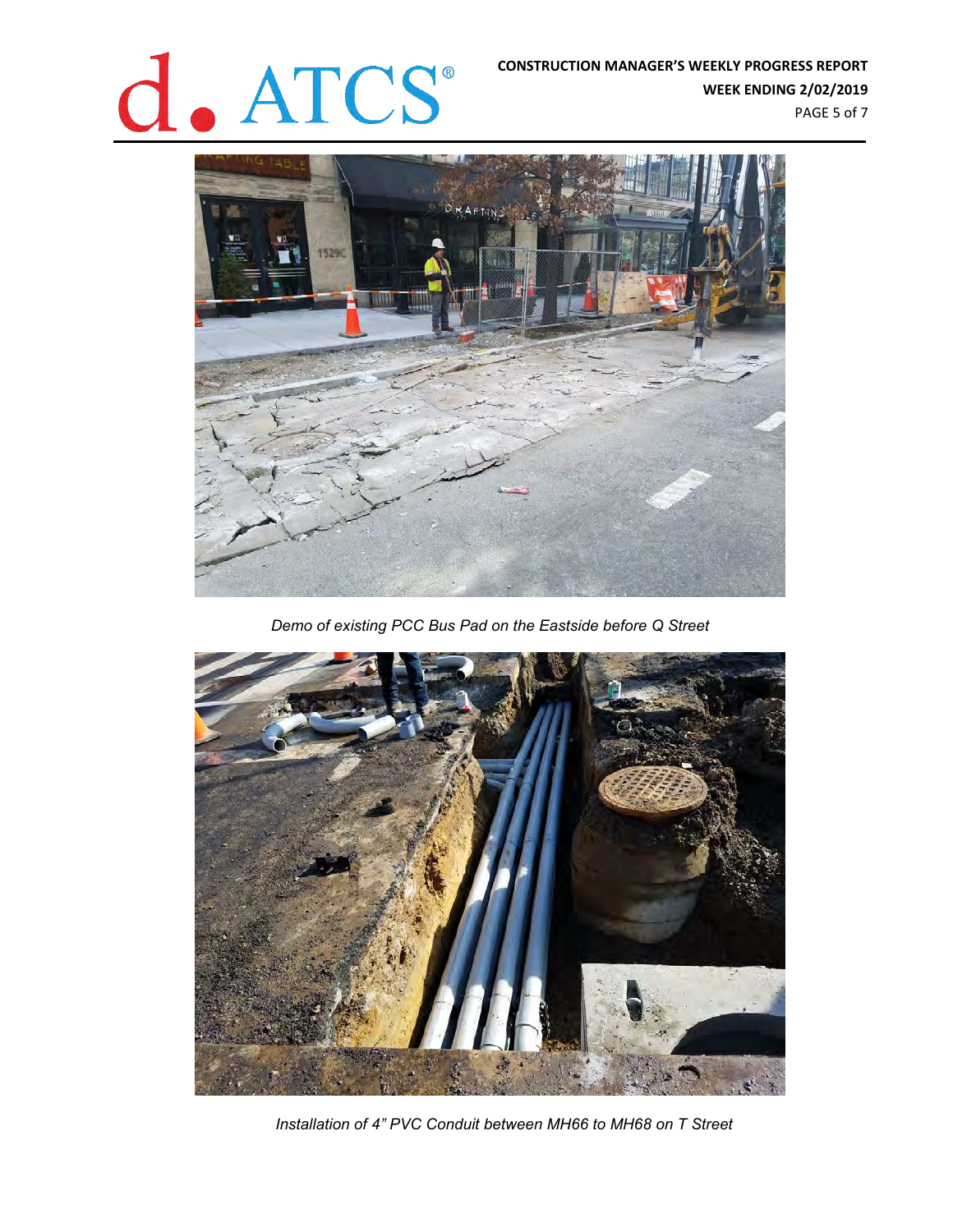# **CONSTRUCTION MANAGER'S WEEKLY PROGRESS REPORT<br>WEEK ENDING 2/02/2019**<br>PAGE 6 of 7

**WEEK ENDING 2/02/2019** PAGE 6 of 7



*Placement of PCC base for Brick Combine Sewer Manhole*



*Installation of New Traffic Controller Cabinet*